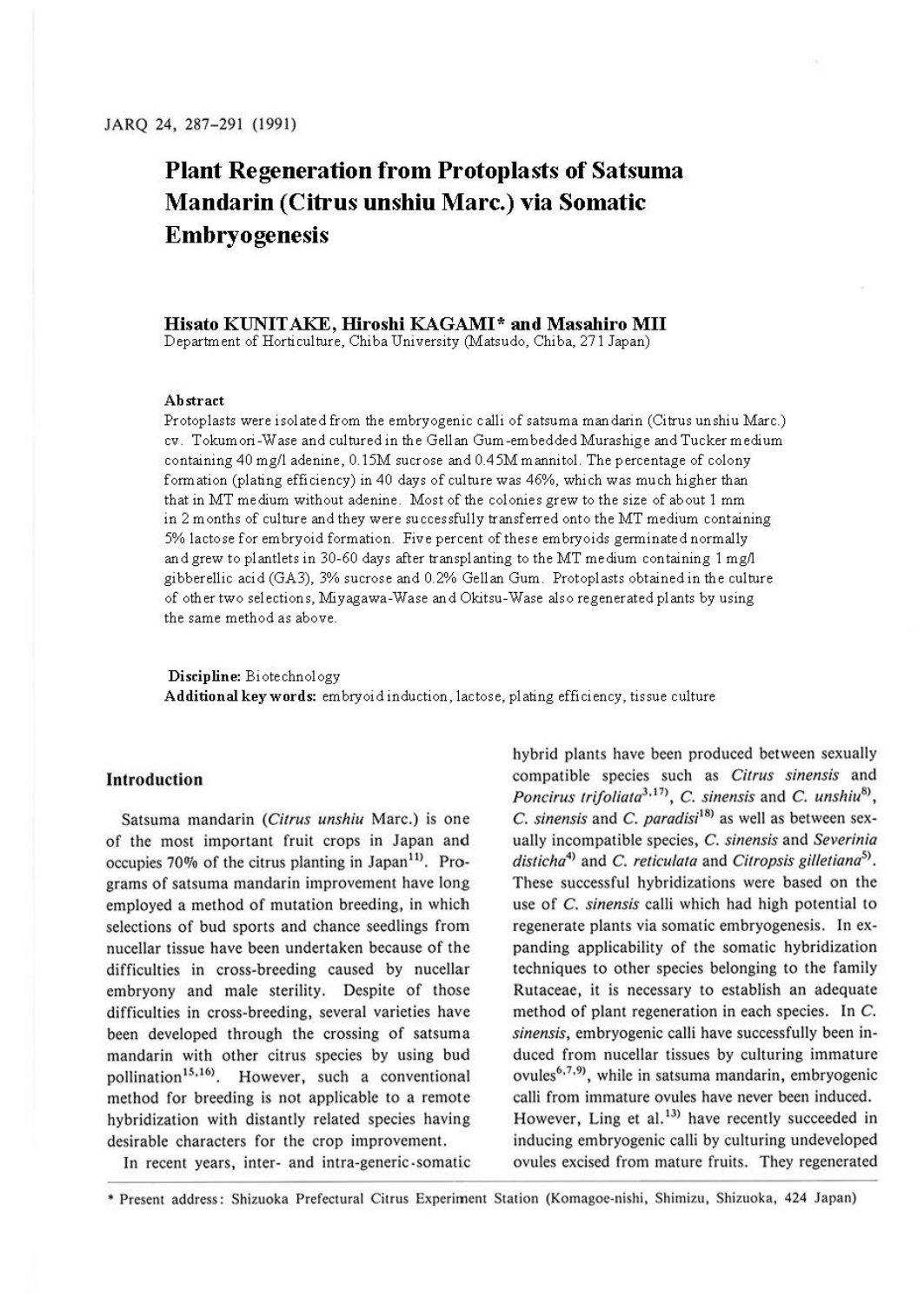whole plants from protoplasts isolated from those embryogenic calli. However, the efficiency **of**  producing prot0plasts in their studies was not high enough to practically utilize somatic hybridization and genetic transformation.

This report attempts to propose an effective use of adenine in protoplast culture, which should be followed by the use of lactose in regenerating whole plants via somatic cmbryogencsis, in selected varieties of satsuma mandarin.

## **Materials and methods**

#### I) Protoplast isolation and culture

Embryogcnic calli of selected cultivars of satsuma mandarin, i.e. Tokumori-Wase, Miyagawa-Wase and Okitsu-Wase, were induced after the method of Ling et al.<sup>13)</sup>. For protoplast isolation, the embryogenic calli produced were pretreated for a 2-4 week period in Murashige and Tucker<sup>14)</sup>(MT) medium containing 50/o lactose without any growth regulators. The pretreated calli (1 g fresh weight) were gently squashed and incubated with 10 *ml* of filter-sterilized (Millipore,  $0.45 \mu m$  pore size) enzyme solution, which contained 0.3% Cellulase Onozuka R-10, 0.3% Macerozyme R-10, (both, Yakult Pharmaceutical Co. Ltd., Japan), 0.1% Driselase (Kyowa Hakko Kogyo Co., Ltd. Japan), half strength of MT major mineral salts and 0.7M sorbitol, with the pH adjusted 10 5.7 before filter sterilization. The mixture was incubated on a rotary shaker (60 rpm) for 12-14 hr at 25°C to liberate protoplasts. Protoplasts were collected by filtration through a nylon sieve (60  $\mu$ m) and washed twice with 0.7M mannitol solution after centrifugation ( $100 \times g$  for 5 min). Protoplast yield was calculated with a hemocytometer and the culture density of protoplasts was adjusted before plating. Protoplasts were embedded in 0. I% Gellan Gum-solidified MT medium containing 0. 15M sucrose and 0.45M mannitol, various growth regulators and cultured at a density of  $1 \times 10^5$  cells/ml in 60 × 15 mm plastic petri dishes containing 3 ml of culture medium. All the dishes were sealed with parafilm and maintained in the dark at  $25^{\circ}$ C. Plating efficiency was expressed in percentage of the plated protoplasts which formed colonies after 40 days of culture.

## 2) Embryoid induction

Effects of various types of sugars on somatic embryogenesis of protoplast-derived calli in the three selections were subjected to investigations. The calli after one-month subculture were used in this experiment. Two hundred mg of calli were transferred to each plate of MT media containing 0.2M sugars and 0.8% agar, and cultured under the same culture conditions. Among the sugars, sucrose, lactose, glucose, fructose and galactose were tested. Two independent experiments each with ten replicates were conducted. The numbers of ernbryoids up to 0.5 mm in diameter were counted after two-month culture and the average numbers of embryoid formation were compared.

In relation to the process of somatic embryogenesis, a histological observation was undertaken. The cultures were fixed in acetic alcohol (1 acetic acid and 3 ethanol v/v), dehydrated in an ethanol and tertiary buthanol series, embedded in paraffin, sectioned to  $20-25 \mu m$  thickness, and stained with safranin and fast-green FCF.

#### 3) Plant regeneration from embryoids

Heart-shaped embryoids (1-2 mm) derived from protoplast were transferred to ha lf strength of **MT**  medium containing I mg// gibberellic acid (GA3), 1% sucrose and 0.2% Gellan Gum. All the cultures were kept at 25°C, with continuous lightening at 38  $\mu$ mol·m<sup>-2</sup>·s<sup>-1</sup>. Regenerated plantlets were potted in vermiculite and kept in an incubator for acclimatization for one month, and then they were transferred to a greenhouse.

#### **Results and discussion**

Protoplasts could not be directly isolated from the callus cultures because of incomplete maceration of cell walls and burst of the isolated protoplasts. Therefore, the protoplasts were isolated after pretreatment of culturing the calli in MT medium containing *5%* lactose for 2 weeks. The effects of pretreatment on the protoplast isolation from citrus embryogenic calli were earlier reported by Ohgawara et al.<sup>17)</sup> and Ling et al.<sup>12)</sup>. Ling et al. isolated viable protoplasts by decreasing the level of endogenous growth substances in callus tissue under that pretreatment<sup>12)</sup>. Protoplast yields generally ranged between  $1 \times 10^6$  and  $5 \times 10^6$  cells per gram of callus.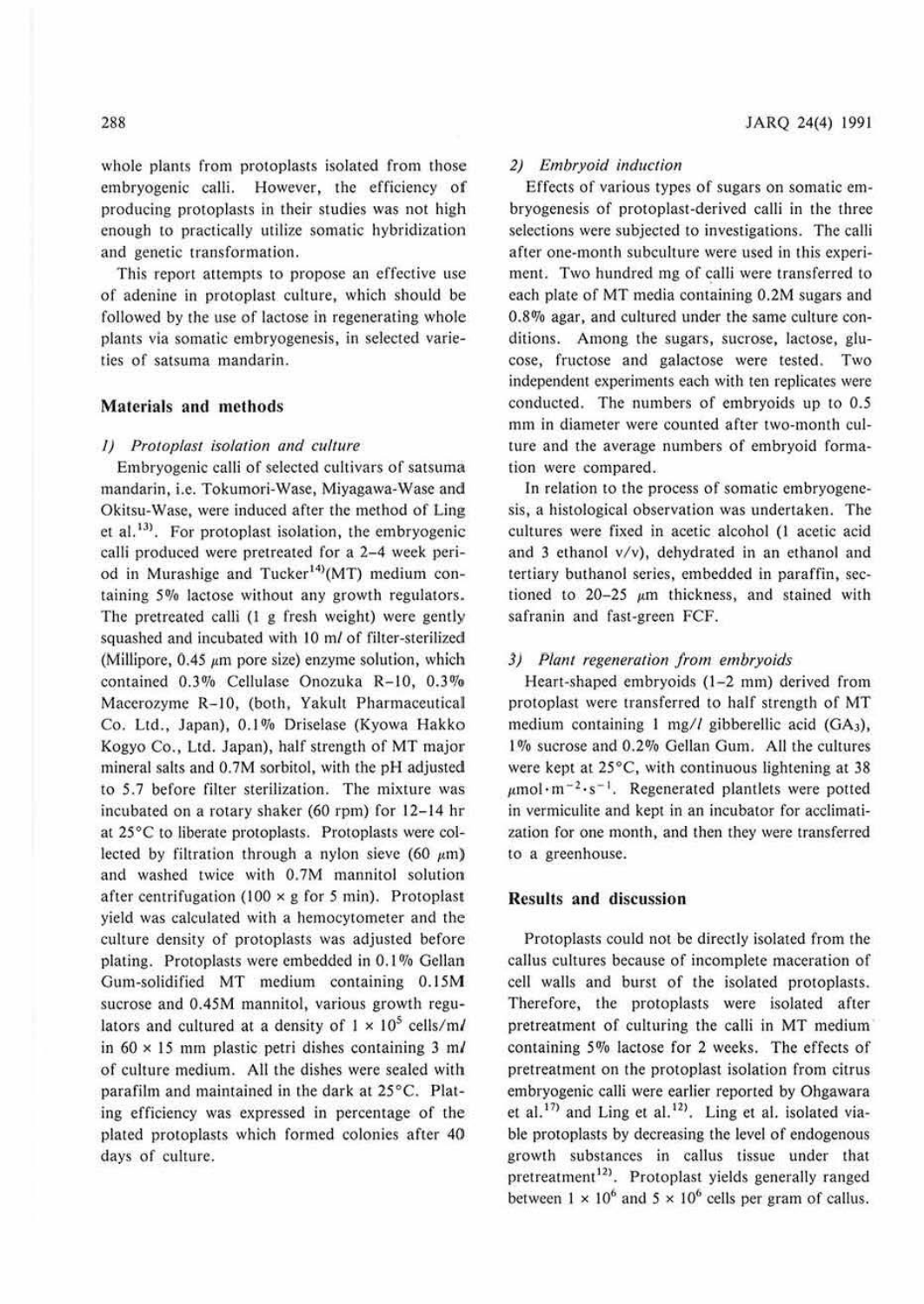

## Plate l.

- (a) Protoplasts isolated from embryogenic callus (Bar =  $50 \mu m$ )
- (b) First division of protoplast in 7 days of culture (Bar = 50  $\mu$ m)
- (c) Colony derived from protoplast in 40 days of culture (Bar = 100  $\mu$ m)
- {d) Efficient colony formation on MT medium containing adenine
- (e) Globular proembryoid formation in 3 weeks of transferring to MT medium containing *5%*  lactose (Bar = 100  $\mu$ m)
- (f) Cotyledonary embryoid 2 weeks after transplanting to the regeneration medium (Bar =  $2 \text{ mm}$ )

More than 90% of the pretreated protoplasts showed strong fluorescence under UV light after staining with fluorescein diacetate, indicating a high level of viability immediately after isolation. Average size of the protoplasts isolated from pretreated callus was approximately 30  $\mu$ m in diameter (Plate 1-a).

The first mitotic cell division took place in 7-10 days of culture (Plate 1-b). Individual colonies which consisted of as many as 50-100 cells were observed in 30-40 days of culture (Plate 1-C). Plating efficiency obtained in 40 days of culture was strongly affected by adenine and slightly by mall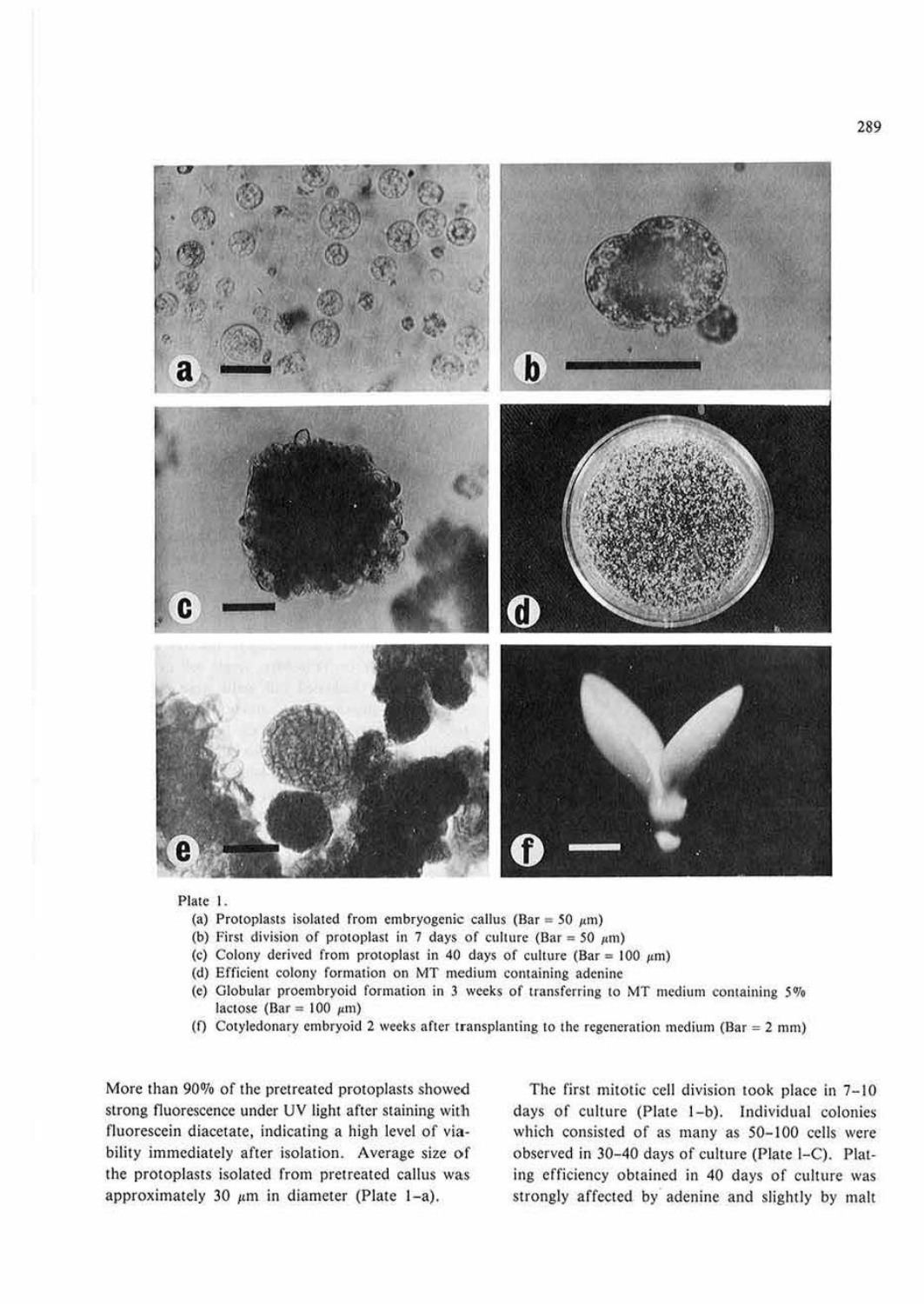### 290

extract (Table 1). The plating efficiency in Tokumori-Wase was 27.6% without these two ingredients, whereas it was 45.6% by adding 20 mg/l adenine (Plate 1-d). The similar effect of adenine was also shown in another satsuma mandarin selection, Okitsu-Wase, which indicated 19.1 % of plating efficiency on MT medium containing adenine, whereas 12.5% on adenine free-MT medium. However, in selection Miyagawa-Wase, no improvement of plating efficiency was observed by adding adenine: only  $3\%$  of the protoplasts formed colonies. Ling et al.<sup>13)</sup> reported approximately 10% of plating efficiency on hormone free-MT medium in 40 days of culture. However, the present study showed much higher plating efficiency than that by using adenine.

In two months of culture, the colonies produced were transferred onto MT medium containing 500 mg// malt extract, 40 mg// adenine, I mg// GA3., *5%* sucrose and 0.20/o Gellan Gum. These colonies

Table 1. Effects of malt extract, adenine and GA3 on plating efficiency of Tokumori-Wase protoplasts<sup>a)</sup>

| Malt extract<br>(mg/l) | Adenine<br>(mg/l) | GA <sub>1</sub><br>(mg/l) | Plating<br>efficiency<br>$(9/0)^{b}$ |
|------------------------|-------------------|---------------------------|--------------------------------------|
|                        |                   |                           | 27.6                                 |
| 500                    |                   |                           | 34.0                                 |
|                        | 40                |                           | 45.6                                 |
|                        |                   |                           | 29.3                                 |
| 500                    | 40                |                           | 44.3                                 |

a): Embryogcnic calli were pretreated for 2 weeks before protoplast isolation by suspending in MT medium containing 5% lactose.

b): Percentage of colonies obtained from 1he cultured protoplasts. The data were recorded in 30 days of culture, indicating the means of 2 experiments, each with *5* replicates.

grew rapidly to friable and nodular calli that closely resembled the original calli. Effects of various types of sugars on somatic embryogenesis were investigated by using these protoplast derived-calli (Table 2). It was earlier reported that the somatic embryogenesis of nucellar callus of sweet orange could be stimulated when the sucrose in the medium was replaced by certain other sugars or sugar alcohols such as galactose, lactose, raffinose, maltose and glycerol<sup>1,2,10</sup>. However, in the three satsuma mandarin cultivars under study, embryoids could be induced only when lactose was added as a carbon source and no embryoid formation was observed in MT medium containing the sugars such as sucrose, glucose, fluctose and galactose. However, less embryoids per culture, i.e. below 50, were formed against expectation because the calli of satsuma mandarin used for protoplast culture had almost the same productivity of somatic embryos. Therefore, the ability of somatic embryogenesis in satsuma mandarin calli seemed to decrease during the process of protoplast culture.

One week after transferring to the **MT** medium containing 5% (w/v) lactose, single cell or groups of cells with thickened cell walls were observed. These cells continued to divide themselves and became globular proembryoids in 3-4 weeks of culture (Plate 1-e). One to two months after transplanting of the callus derived-heart shaped embryoids to the regeneration medium, 5% of them showed normal development and regenerated plantlets via cotyledonary embryoid (Plate 1-f). Fifty to 60% of them, however, showed abnormal growth with the production of secondary embryoids on their surfaces. Five regenerated plants (2 Tokumori-Wase, 2 Okitsu-Wase and I Miyagawa-Wase) were transplanted to the soil and grown in a greenhouse (Plate 2). No differences were recognized in growth habits

Table 2. Effect of sugars on somatic embryogenesis in selections of satsuma mandarin

| Cultivars     | No. of embryoids <sup>a)</sup> |         |         |          |           |  |
|---------------|--------------------------------|---------|---------|----------|-----------|--|
|               | Sucrose <sup>b)</sup>          | Lactose | Glucose | Fructose | Galactose |  |
| Tokumori-Wase |                                | 23.2    |         |          |           |  |
| Okitsu-Wase   |                                | 42.4    |         |          |           |  |
| Miyagawa-Wase |                                | 12.1    |         |          |           |  |

a): Embryoids developed into globular or more advanced stages were recorded in 2 months of culture. The data indicate the means of 2 experiments, each with 10 replicates.

b): Concentration of each sugar was 0.2M.